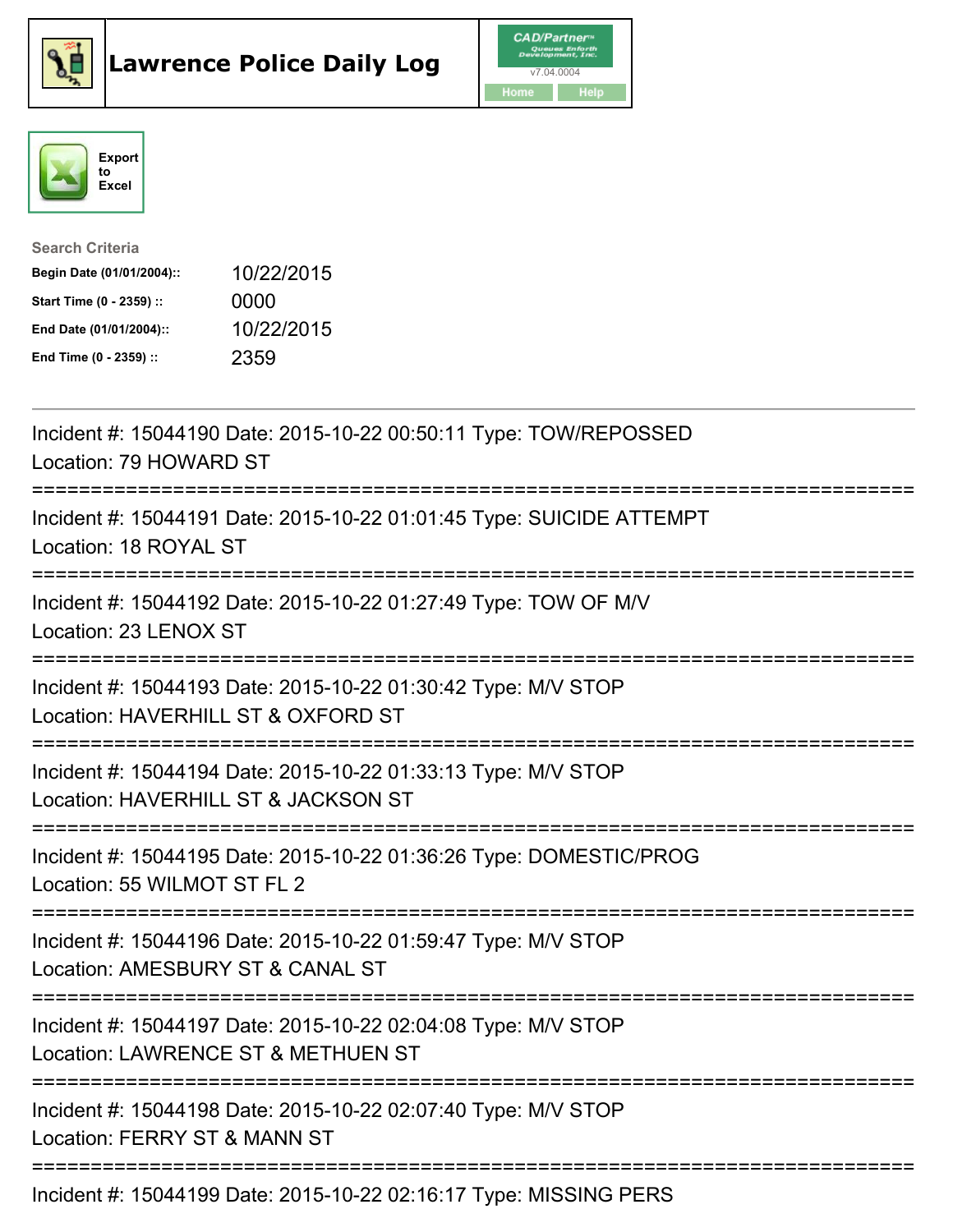Location: 112 ALLSTON ST

=========================================================================== Incident #: 15044200 Date: 2015-10-22 02:29:18 Type: M/V STOP Location: HAVERHILL ST & LAWRENCE ST =========================================================================== Incident #: 15044201 Date: 2015-10-22 02:31:52 Type: M/V STOP Location: KINGSTON ST & S BROADWAY =========================================================================== Incident #: 15044202 Date: 2015-10-22 02:36:28 Type: M/V STOP Location: FARLEY ST & S BROADWAY =========================================================================== Incident #: 15044203 Date: 2015-10-22 02:48:32 Type: DOMESTIC/PROG Location: 73 HAVERHILL ST FL 3 =========================================================================== Incident #: 15044204 Date: 2015-10-22 04:01:12 Type: AUTO ACC/UNK PI Location: CANAL & UNION =========================================================================== Incident #: 15044205 Date: 2015-10-22 04:03:25 Type: ALARM/BURG Location: BONANZA MARKET / 181 JACKSON ST =========================================================================== Incident #: 15044206 Date: 2015-10-22 04:07:53 Type: TOW OF M/V Location: 113 HIGH ST =========================================================================== Incident #: 15044207 Date: 2015-10-22 04:08:37 Type: SPECIAL CHECK Location: RIVER POINTE WY =========================================================================== Incident #: 15044208 Date: 2015-10-22 05:55:30 Type: SUS PERS/MV Location: SEVEN ELEVEN / 99 HAMPSHIRE ST =========================================================================== Incident #: 15044209 Date: 2015-10-22 06:15:12 Type: ALARM/BURG Location: 164 S UNION ST =========================================================================== Incident #: 15044210 Date: 2015-10-22 06:19:05 Type: AUTO ACC/NO PI Location: 650 S UNION ST =========================================================================== Incident #: 15044211 Date: 2015-10-22 06:32:08 Type: ALARM/BURG Location: 334 LAWRENCE ST =========================================================================== Incident #: 15044212 Date: 2015-10-22 06:59:54 Type: TOW OF M/V Location: COMMON ST =========================================================================== Incident #: 15044213 Date: 2015-10-22 07:03:57 Type: PARK & WALK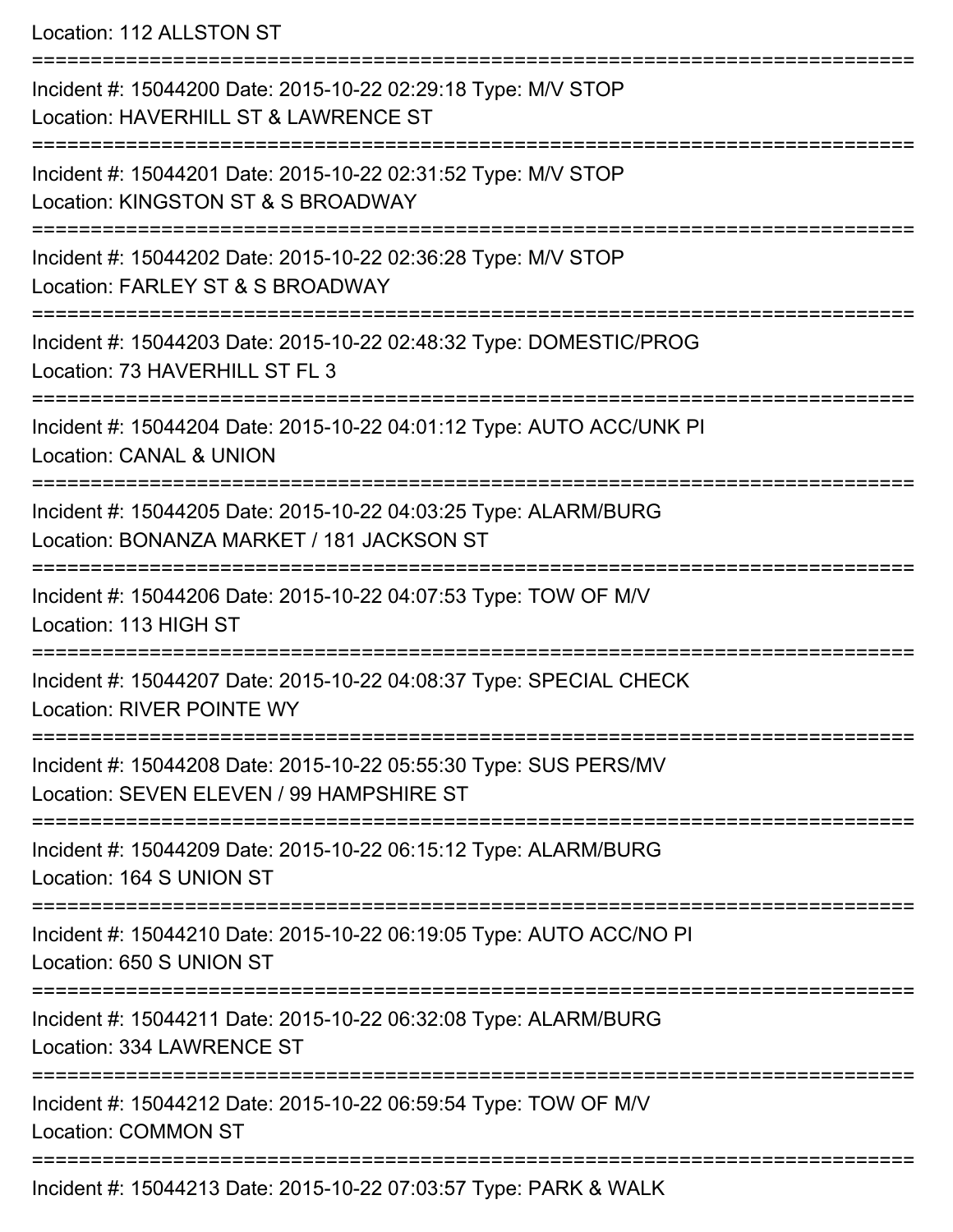| Incident #: 15044214 Date: 2015-10-22 07:08:33 Type: PRISONER CHK<br><b>Location: LOWELL</b>                                                   |
|------------------------------------------------------------------------------------------------------------------------------------------------|
| Incident #: 15044215 Date: 2015-10-22 07:22:50 Type: CLOSE STREET<br>Location: JACKSON & BELMONT                                               |
| Incident #: 15044216 Date: 2015-10-22 07:25:53 Type: COURT TIME<br><b>Location: SALEM COURT</b>                                                |
| Incident #: 15044217 Date: 2015-10-22 07:30:57 Type: B&E/PROG<br>Location: 433 RIVERSIDE DR                                                    |
| Incident #: 15044218 Date: 2015-10-22 07:40:02 Type: WARRANT SERVE<br>Location: 114 BAILEY ST                                                  |
| Incident #: 15044219 Date: 2015-10-22 07:51:01 Type: M/V STOP<br>Location: FRONT ST & S BROADWAY                                               |
| Incident #: 15044220 Date: 2015-10-22 07:56:35 Type: B&E/PAST<br>Location: 122 S BROADWAY                                                      |
| Incident #: 15044221 Date: 2015-10-22 08:12:07 Type: NOISE ORD<br>Location: 379 HAVERHILL ST #3                                                |
| Incident #: 15044222 Date: 2015-10-22 08:26:20 Type: DISTURBANCE<br>Location: 50 BROADWAY                                                      |
| Incident #: 15044223 Date: 2015-10-22 08:41:14 Type: M/V STOP<br>Location: BRADFORD ST & HAMPSHIRE ST                                          |
| Incident #: 15044224 Date: 2015-10-22 08:53:47 Type: AUTO ACC/NO PI<br>Location: LAWRENCE ST & SPRUCE ST                                       |
| Incident #: 15044225 Date: 2015-10-22 09:08:58 Type: MAN DOWN<br>Location: 94 BRADFORD ST                                                      |
| Incident #: 15044226 Date: 2015-10-22 09:12:25 Type: ASSSIT AMBULANC<br>Location: GREATER LAWRENCE FAM.HLTH.CTR. / 34 HAVERHILL ST #B-POD FL 1 |
| Incident #: 15044227 Date: 2015-10-22 09:53:45 Type: HIT & RUN M/V<br>$\frac{1}{100}$                                                          |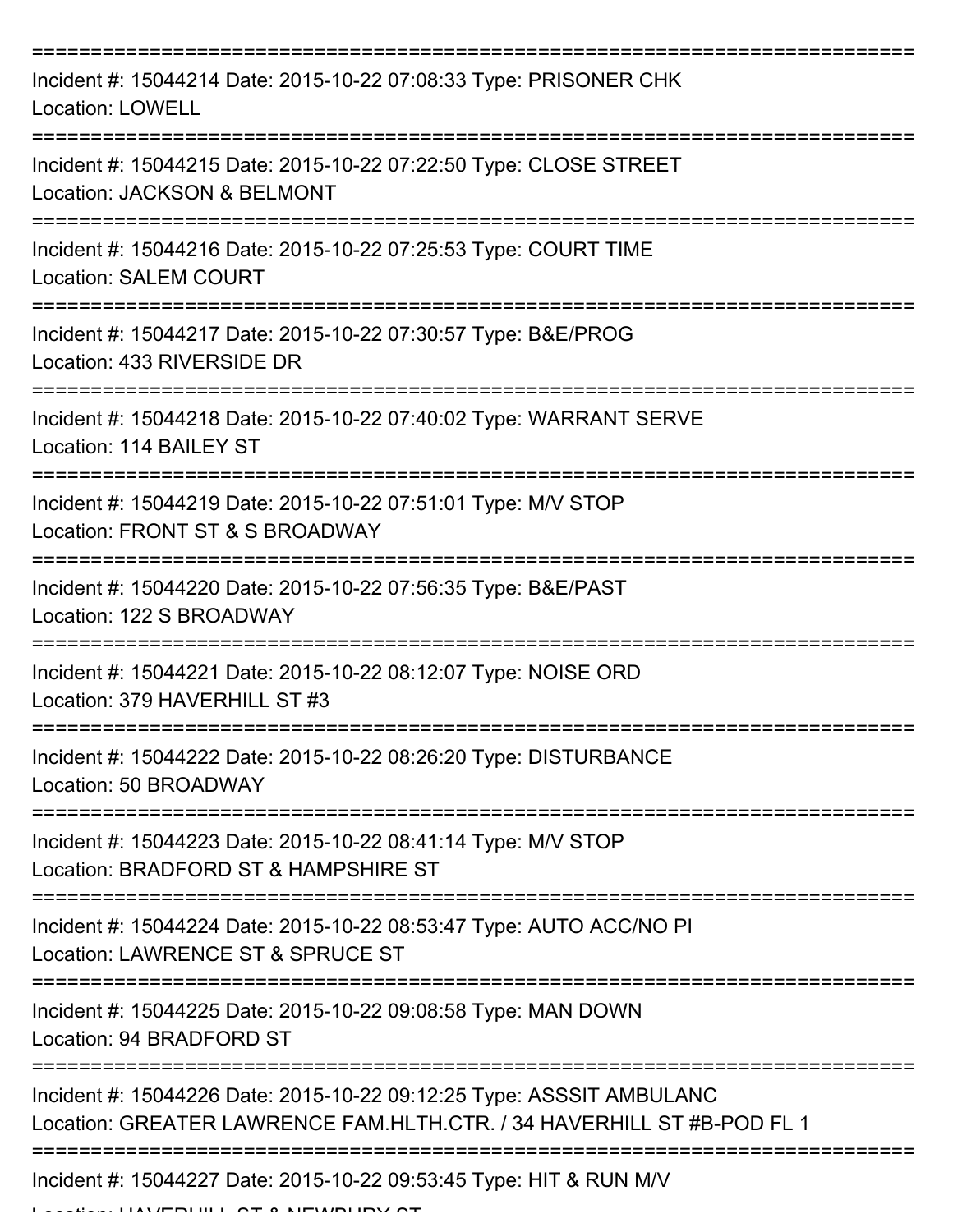| Incident #: 15044228 Date: 2015-10-22 09:57:33 Type: INVESTIGATION<br>Location: ARLINGTON SCHOOL / 150 ARLINGTON ST   |
|-----------------------------------------------------------------------------------------------------------------------|
| Incident #: 15044229 Date: 2015-10-22 10:02:47 Type: DRUG VIO<br>Location: 66 PARKER ST                               |
| Incident #: 15044230 Date: 2015-10-22 10:03:25 Type: PARK & WALK<br>Location: BRADFORD ST & BROADWAY                  |
| Incident #: 15044231 Date: 2015-10-22 10:03:56 Type: MEDIC SUPPORT<br>Location: 42 LEBANON ST                         |
| Incident #: 15044232 Date: 2015-10-22 10:06:12 Type: M/V STOP<br>Location: LAWRENCE ST & METHUEN ST                   |
| Incident #: 15044233 Date: 2015-10-22 10:11:31 Type: DRUG VIO<br>Location: 233 HAVERHILL ST                           |
| Incident #: 15044237 Date: 2015-10-22 10:57:49 Type: FRAUD<br>Location: 66 ALLSTON ST                                 |
| Incident #: 15044234 Date: 2015-10-22 11:00:46 Type: PARK & WALK<br>Location: BRADFORD ST & BROADWAY                  |
| Incident #: 15044235 Date: 2015-10-22 11:01:23 Type: SELECTIVE ENF<br><b>Location: MERRIMACK ST</b>                   |
| ---------------<br>Incident #: 15044236 Date: 2015-10-22 11:05:49 Type: M/V STOP<br><b>Location: 211 MERRIMACK ST</b> |
| Incident #: 15044238 Date: 2015-10-22 11:27:04 Type: MEDIC SUPPORT<br>Location: 59 JACKSON ST FL 1ST FL               |
| Incident #: 15044239 Date: 2015-10-22 11:58:03 Type: PARK & WALK<br>Location: BRADFORD ST & BROADWAY                  |
| Incident #: 15044240 Date: 2015-10-22 12:14:44 Type: LARCENY/PAST<br>Location: 35 ESSEX ST                            |
| Incident #: 15044241 Date: 2015-10-22 12:16:43 Type: COURT DOC SERVE                                                  |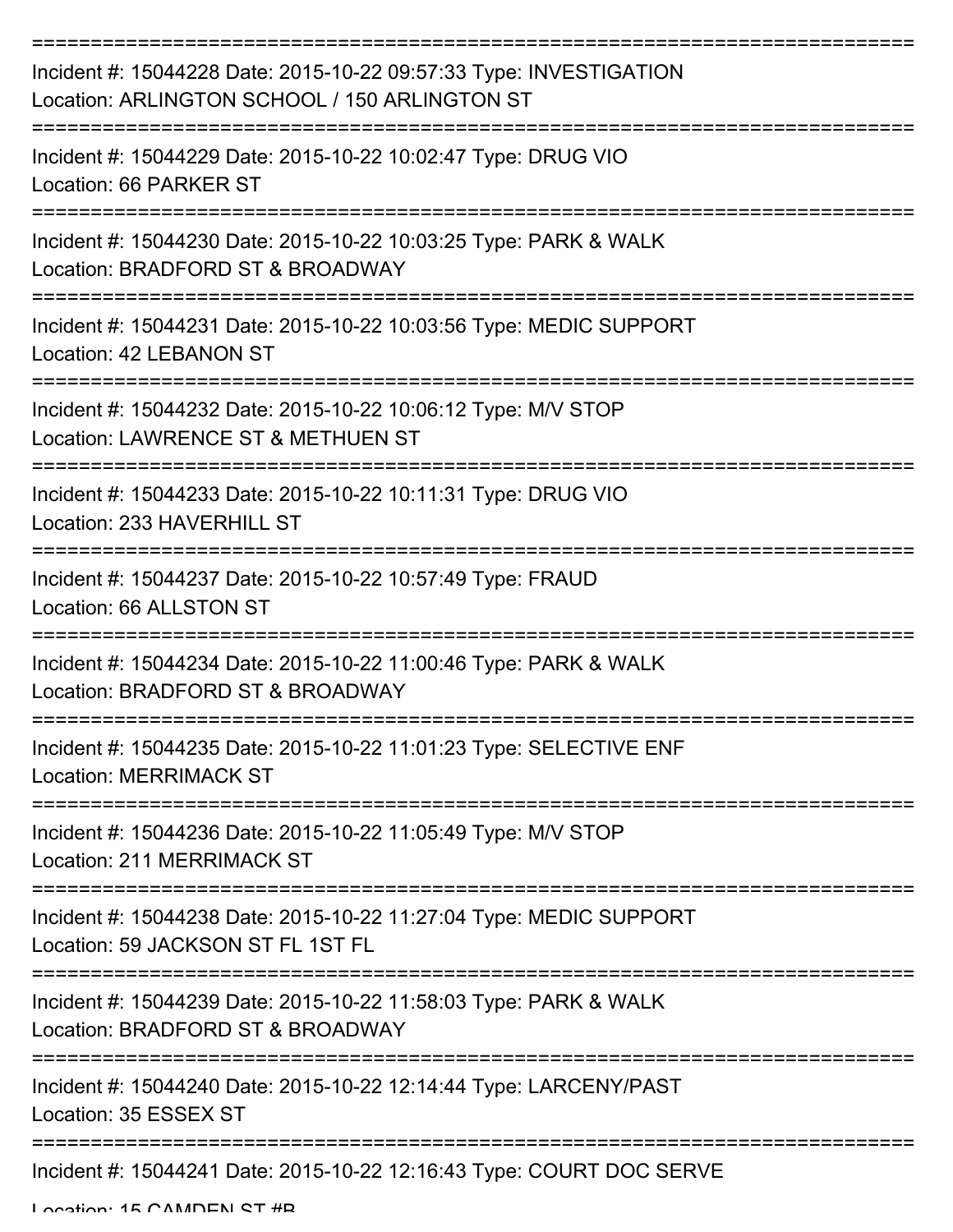| Incident #: 15044242 Date: 2015-10-22 12:42:12 Type: INVESTIGATION<br>Location: BRUCE SCHOOL / 135 BUTLER ST |
|--------------------------------------------------------------------------------------------------------------|
| Incident #: 15044243 Date: 2015-10-22 12:53:25 Type: ASSSIT OTHER PD<br>Location: 211 E HAVERHILL ST         |
| Incident #: 15044244 Date: 2015-10-22 13:00:42 Type: M/V STOP<br>Location: 1TV935 / 211 MERRIMACK ST         |
| Incident #: 15044245 Date: 2015-10-22 13:06:54 Type: PARK & WALK<br>Location: BRADFORD ST & BROADWAY         |
| Incident #: 15044246 Date: 2015-10-22 13:12:29 Type: GENERAL SERV<br>Location: 15 UNION ST FL 4              |
| Incident #: 15044247 Date: 2015-10-22 13:19:14 Type: M/V STOP<br>Location: 668XX5 / 388 MERRIMACK ST         |
| Incident #: 15044248 Date: 2015-10-22 13:27:06 Type: M/V STOP<br>Location: HAWLEY ST & S BROADWAY            |
| Incident #: 15044249 Date: 2015-10-22 13:32:46 Type: B&E/MV/PROG<br>Location: 53 AUBURN ST                   |
| Incident #: 15044250 Date: 2015-10-22 13:35:27 Type: M/V STOP<br>Location: 211 MERRIMACK ST                  |
| Incident #: 15044251 Date: 2015-10-22 13:48:37 Type: ALARM/BURG<br>Location: 92 GENESEE ST                   |
| Incident #: 15044252 Date: 2015-10-22 14:02:03 Type: M/V STOP<br>Location: BROADWAY & VALLEY ST              |
| Incident #: 15044253 Date: 2015-10-22 14:11:24 Type: GENERAL SERV<br>Location: BAILEY ST & PARKER ST         |
| Incident #: 15044254 Date: 2015-10-22 14:14:07 Type: ASSSIT OTHER PD<br>Location: S UNION & ABBOTT           |
| Incident #: 15044256 Date: 2015-10-22 14:20:46 Type: TRESPASSING<br>Location: 290 MERRIMACK ST               |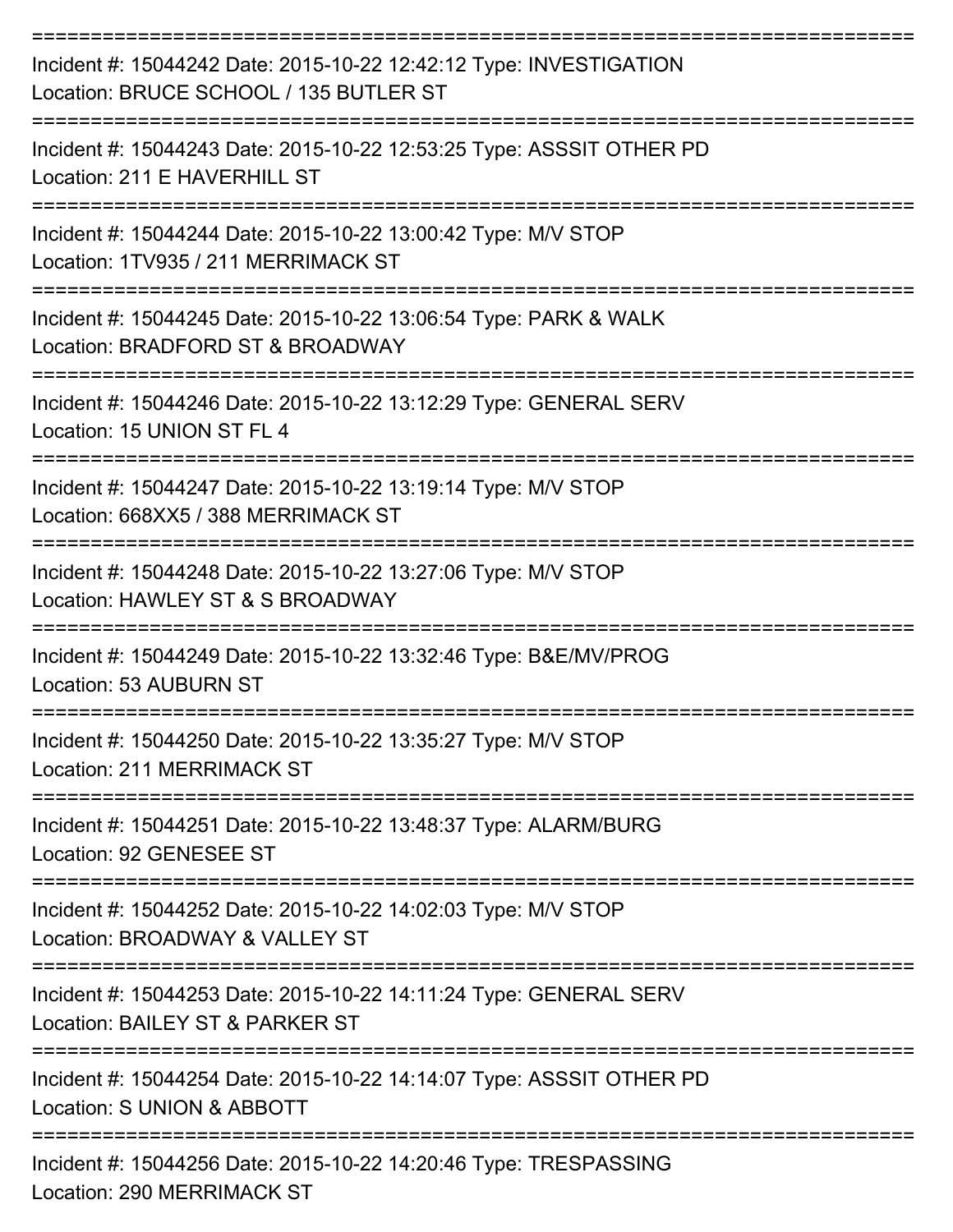| Incident #: 15044255 Date: 2015-10-22 14:23:15 Type: ALARM/HOLD<br><b>Location: 290 MERRIMACK ST</b>                    |
|-------------------------------------------------------------------------------------------------------------------------|
| Incident #: 15044257 Date: 2015-10-22 14:26:44 Type: HIT & RUN M/V<br>Location: BROADWAY & MANCHESTER ST                |
| Incident #: 15044258 Date: 2015-10-22 14:28:52 Type: INVEST CONT<br>Location: 108 TREMONT ST                            |
| Incident #: 15044259 Date: 2015-10-22 14:38:43 Type: AMBULANCE ASSSI<br>Location: 21 MAGINNIS AV #APT16-1               |
| Incident #: 15044260 Date: 2015-10-22 14:44:11 Type: DISTURBANCE<br>Location: 372 BROADWAY<br>:======================== |
| Incident #: 15044261 Date: 2015-10-22 15:05:30 Type: ABAND MV<br>Location: AMES ST & OLIVE AV                           |
| Incident #: 15044262 Date: 2015-10-22 15:06:22 Type: A&B PAST<br>Location: ARLINGTON SCHOOL / 150 ARLINGTON ST          |
| Incident #: 15044263 Date: 2015-10-22 15:06:55 Type: INVESTIGATION<br>Location: 346 AMES ST                             |
| Incident #: 15044264 Date: 2015-10-22 15:07:05 Type: GENERAL SERV<br>Location: 85 BASSWOOD ST                           |
| Incident #: 15044265 Date: 2015-10-22 15:10:58 Type: ALARM/BURG<br>Location: 8 BOXFORD ST                               |
| Incident #: 15044266 Date: 2015-10-22 15:20:08 Type: FIGHT<br>Location: EXETER ST & PHILLIPS ST                         |
| Incident #: 15044267 Date: 2015-10-22 15:25:53 Type: DOMESTIC/PROG<br>Location: 22 SWAN ST FL 1                         |
| Incident #: 15044268 Date: 2015-10-22 15:27:02 Type: AUTO ACC/NO PI<br>Location: HAWLEY ST & S BROADWAY                 |
| Incident #: 15044269 Date: 2015-10-22 15:27:48 Type: ALARM/BURG<br>Location: MONTEMOR / 8 BOXFORD ST                    |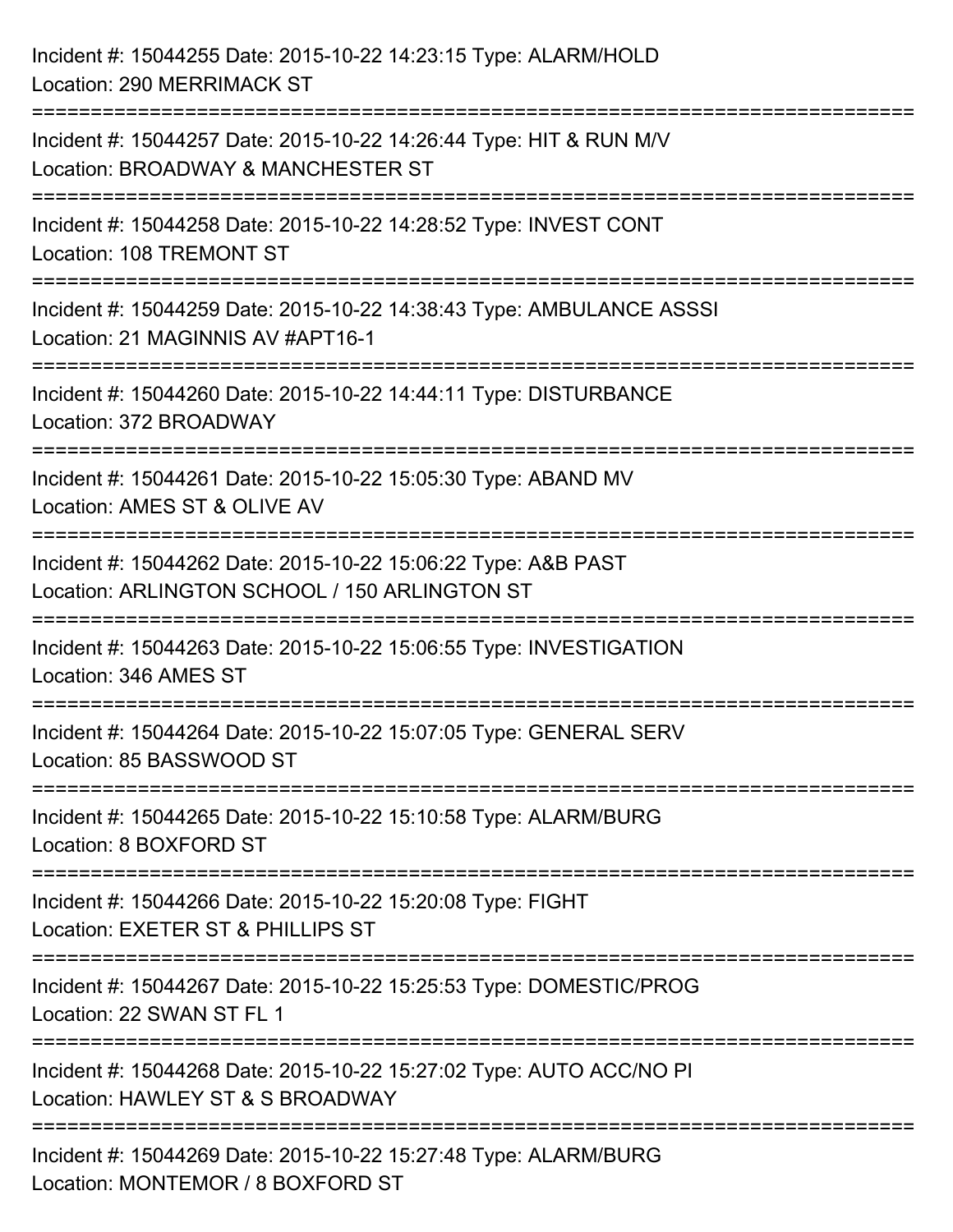| Incident #: 15044270 Date: 2015-10-22 15:55:11 Type: KEEP PEACE<br>Location: 81 WEST ST                                         |
|---------------------------------------------------------------------------------------------------------------------------------|
| Incident #: 15044271 Date: 2015-10-22 16:20:27 Type: SUS PERS/MV<br>Location: AMES ST & YALE ST                                 |
| Incident #: 15044272 Date: 2015-10-22 16:22:52 Type: GENERAL SERV<br>Location: 28 MELROSE                                       |
| Incident #: 15044273 Date: 2015-10-22 16:32:49 Type: DISTURBANCE<br>Location: 377 LOWELL ST                                     |
| Incident #: 15044274 Date: 2015-10-22 16:35:52 Type: SUS PERS/MV<br>Location: 11 RIDGE RD<br>:================================= |
| Incident #: 15044275 Date: 2015-10-22 16:40:23 Type: MEDIC SUPPORT<br>Location: TRAIN STATION / 211 MERRIMACK ST                |
| Incident #: 15044276 Date: 2015-10-22 16:47:00 Type: AUTO ACC/NO PI<br>Location: 555 HAVERHILL ST                               |
| Incident #: 15044277 Date: 2015-10-22 17:02:01 Type: AUTO ACC/NO PI<br>Location: 490 ESSEX ST                                   |
| Incident #: 15044278 Date: 2015-10-22 17:21:19 Type: SUICIDE ATTEMPT<br>Location: 64 MANCHESTER ST #1 FL 1                      |
| Incident #: 15044279 Date: 2015-10-22 17:44:36 Type: LARCENY/PAST<br>Location: 17 MERRIMACK VIEW CT                             |
| Incident #: 15044280 Date: 2015-10-22 17:48:22 Type: M/V STOP<br>Location: 20 SALEM ST                                          |
| Incident #: 15044281 Date: 2015-10-22 17:55:26 Type: DOMESTIC/PROG<br>Location: 227 WALNUT ST #1 FL 1                           |
| Incident #: 15044282 Date: 2015-10-22 18:08:45 Type: ALARM/BURG<br>Location: RESD; WILLIAM MORALES / 98 NESMITH ST              |
| Incident #: 15044283 Date: 2015-10-22 18:09:37 Type: AUTO ACC/NO PI<br>Location: NESMITH ST & TEXAS AV                          |

===========================================================================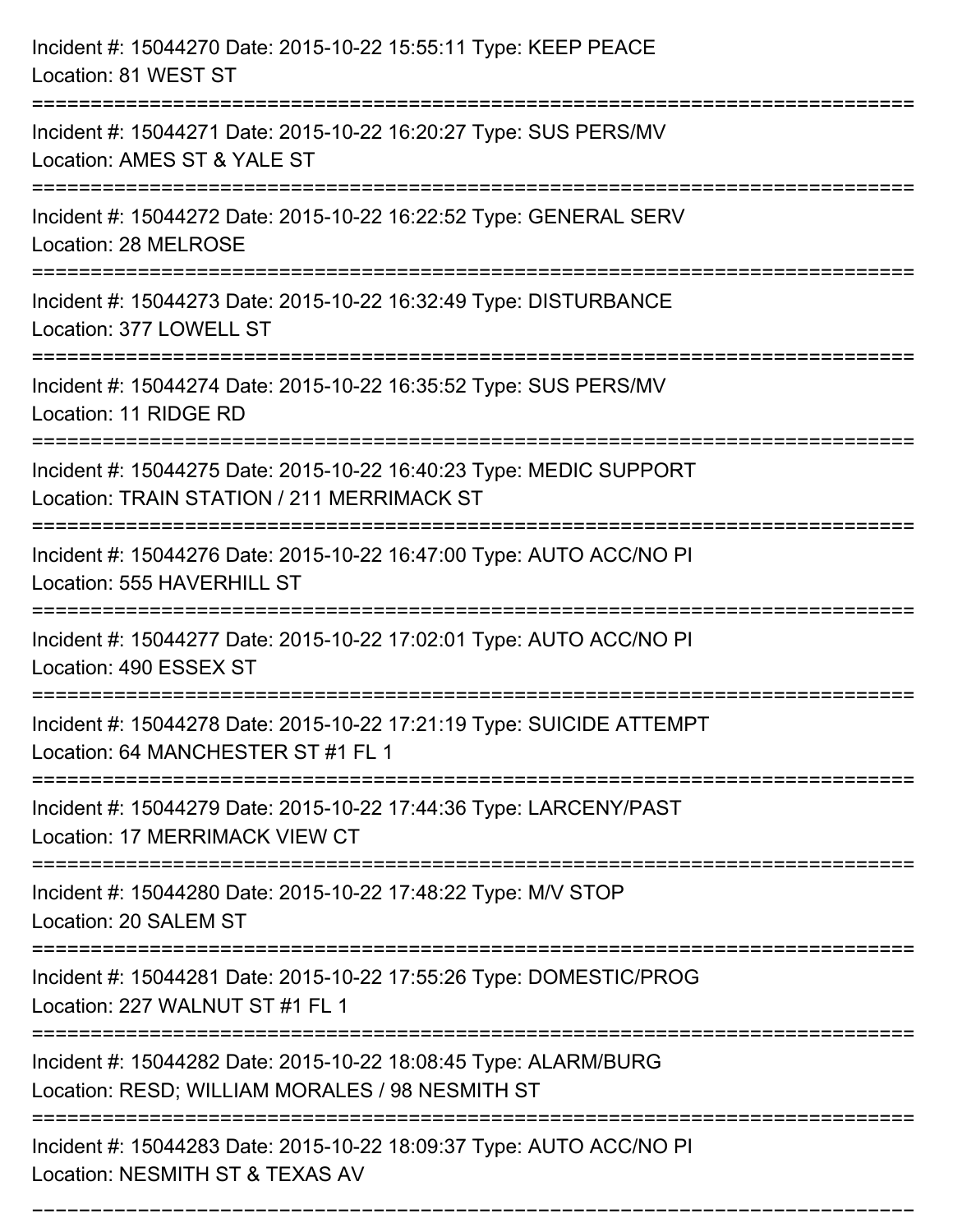| Incident #: 15044284 Date: 2015-10-22 18:15:23 Type: M/V STOP<br>Location: E HAVERHILL ST & HOWARD ST<br>============================= |
|----------------------------------------------------------------------------------------------------------------------------------------|
| Incident #: 15044285 Date: 2015-10-22 18:22:49 Type: M/V STOP<br>Location: AMESBURY ST & LOWELL ST                                     |
| Incident #: 15044286 Date: 2015-10-22 18:31:26 Type: MISSING PERS<br>Location: 50 ISLAND ST                                            |
| Incident #: 15044287 Date: 2015-10-22 18:40:36 Type: DISTURBANCE<br>Location: 48 HOLLY ST                                              |
| Incident #: 15044288 Date: 2015-10-22 18:58:17 Type: M/V STOP<br>Location: AMES ST & TEXAS AV                                          |
| Incident #: 15044289 Date: 2015-10-22 19:00:24 Type: VIO CITY ORD<br>Location: 100 CHESTER ST FL 1                                     |
| Incident #: 15044290 Date: 2015-10-22 19:08:29 Type: FIGHT<br>Location: MARKET ST & S UNION ST                                         |
| Incident #: 15044291 Date: 2015-10-22 19:13:30 Type: HIT & RUN PED<br>Location: 396 LOWELL ST FL 1                                     |
| Incident #: 15044292 Date: 2015-10-22 19:29:53 Type: DOMESTIC/PAST<br>Location: 28 BOXFORD ST #BACK FL 2                               |
| Incident #: 15044293 Date: 2015-10-22 19:56:58 Type: LOCKOUT<br>Location: 45 BROADWAY #703 FL 7                                        |
| Incident #: 15044294 Date: 2015-10-22 19:57:39 Type: BUILDING CHK<br>Location: 14 BEACON ST                                            |
| Incident #: 15044295 Date: 2015-10-22 20:08:50 Type: SPECIAL CHECK<br>Location: 200 COMMON ST                                          |
| Incident #: 15044296 Date: 2015-10-22 20:08:56 Type: MEDIC SUPPORT<br>Location: ALL STAR / 499 S BROADWAY                              |
| Incident #: 15044297 Date: 2015-10-22 20:16:22 Type: CK WELL BEING<br>Location: SANTOS GROCERY / 232 HAMPSHIRE ST                      |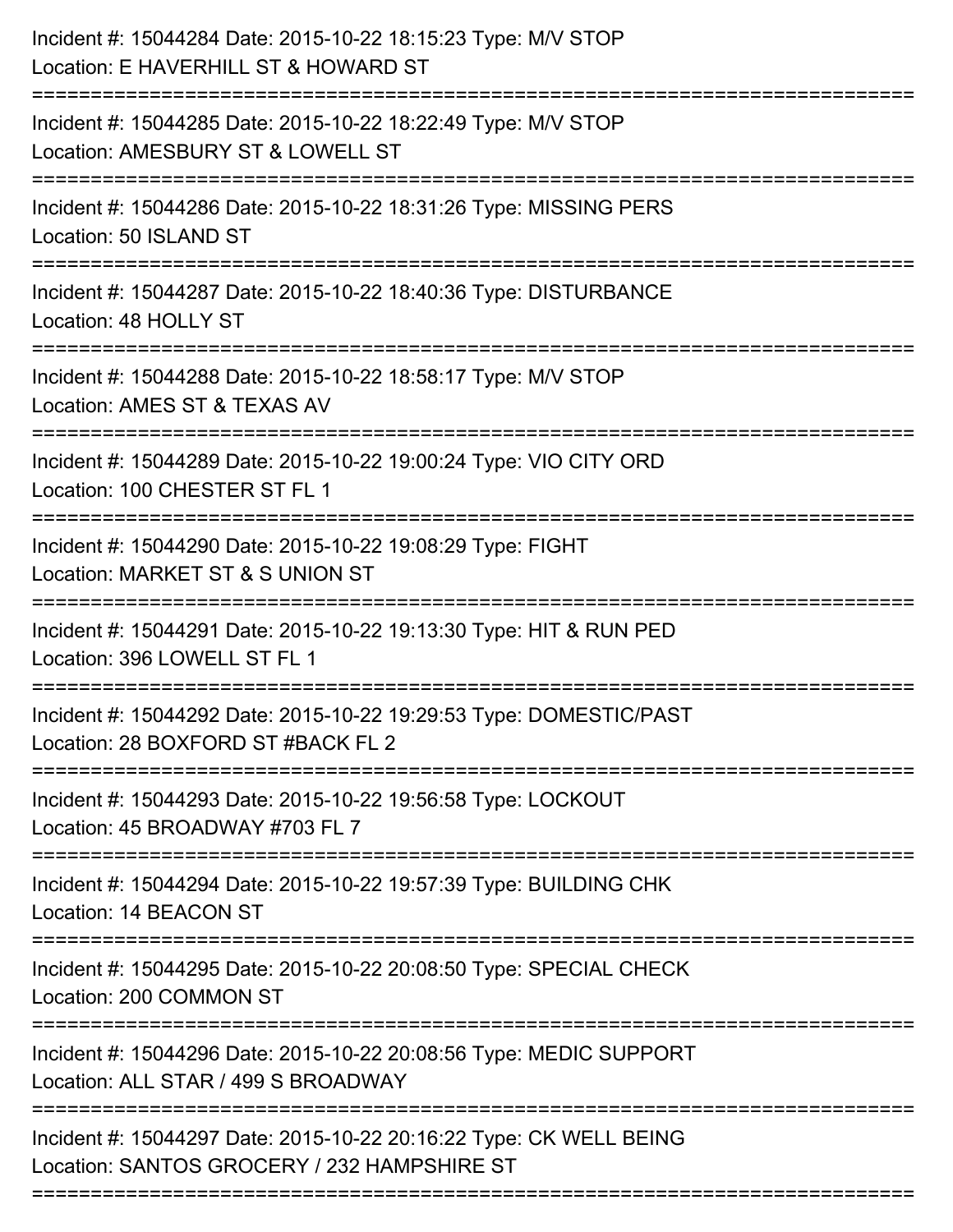Location: 32 CHELMSFORD ST

| Incident #: 15044299 Date: 2015-10-22 20:24:08 Type: A&B PAST<br>Location: 77 S UNION ST                                   |
|----------------------------------------------------------------------------------------------------------------------------|
| Incident #: 15044300 Date: 2015-10-22 20:25:55 Type: INVEST CONT<br>Location: 90 LOWELL ST                                 |
| Incident #: 15044301 Date: 2015-10-22 20:34:12 Type: ALARM/BURG<br>Location: CHARLES RESIDENCE / 32 LAWRENCE ST #29        |
| Incident #: 15044302 Date: 2015-10-22 20:47:41 Type: MAL DAMAGE<br>Location: CAVALLO RESTAURANT / 250 S BROADWAY           |
| Incident #: 15044303 Date: 2015-10-22 21:01:26 Type: SPECIAL CHECK<br>Location: 69 PARKER ST                               |
| Incident #: 15044304 Date: 2015-10-22 21:31:12 Type: TENANT PROB<br>Location: 15 FALMOUTH ST FL 1                          |
| Incident #: 15044305 Date: 2015-10-22 21:46:52 Type: LARCENY/PAST<br>Location: 40 LAWRENCE ST<br>==========                |
| Incident #: 15044306 Date: 2015-10-22 21:50:11 Type: MAN DOWN<br>Location: HAVERHILL ST & JACKSON ST                       |
| Incident #: 15044307 Date: 2015-10-22 21:56:03 Type: DOMESTIC/PROG<br>Location: 202 S UNION ST FL 2                        |
| Incident #: 15044308 Date: 2015-10-22 21:57:14 Type: M/V STOP<br>Location: KRESS ST & WOODLAND ST                          |
| Incident #: 15044309 Date: 2015-10-22 22:19:31 Type: ALARM/BURG<br>Location: DEMOULAS MARKET / 700 ESSEX ST                |
| Incident #: 15044310 Date: 2015-10-22 22:21:31 Type: ALARM/BURG<br>Location: COMMUNITY DAY CHARTER SCHOOL / 73 PROSPECT ST |
| Incident #: 15044311 Date: 2015-10-22 22:33:36 Type: SHOTS FIRED<br>Location: HAVERHILL ST & UNION ST                      |
|                                                                                                                            |